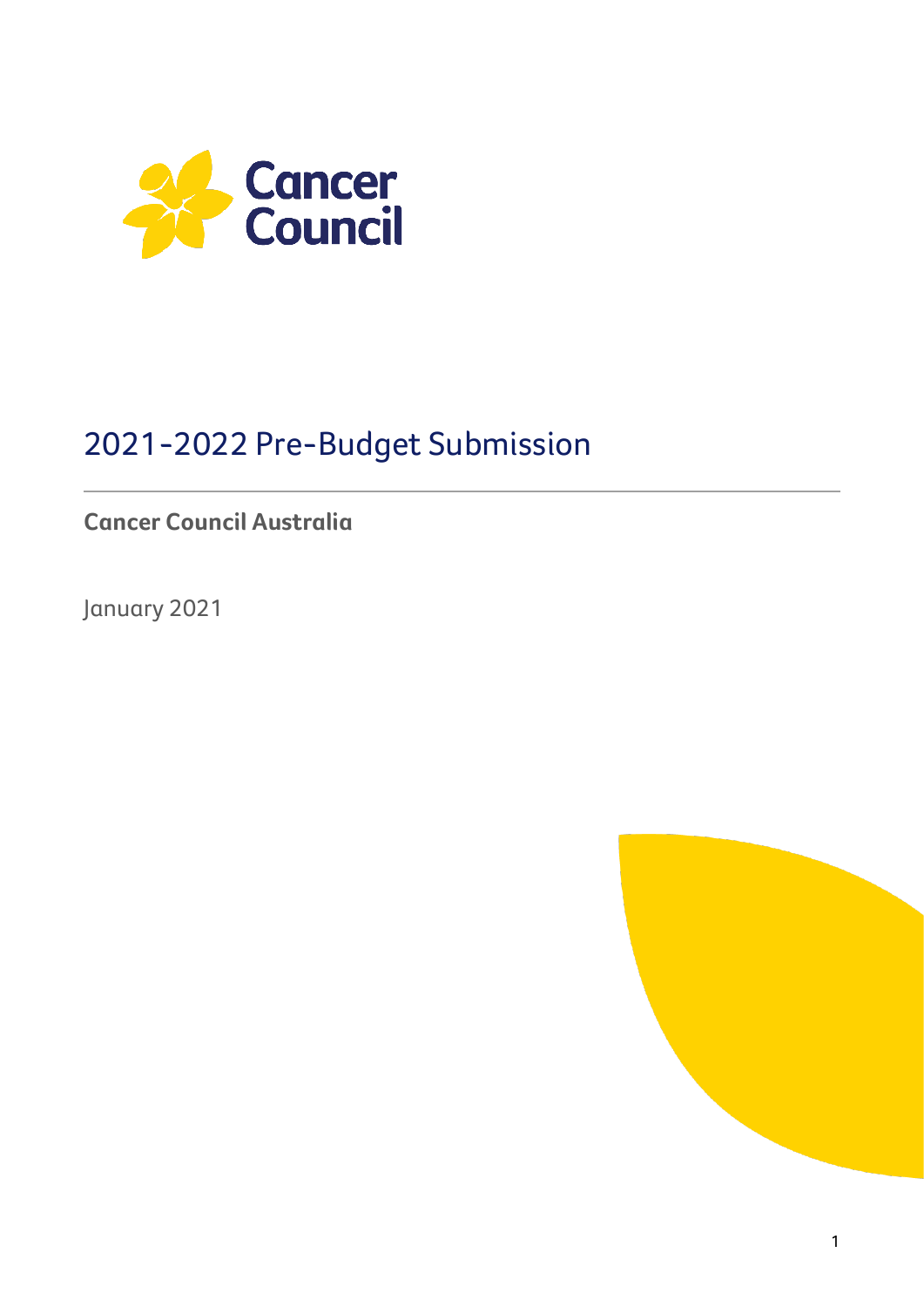## **Submission Summary**

The 2021-2022 federal budget provides an opportunity to work toward national recovery from the coronavirus (COVID-19) pandemic. While swift, coordinated and evidence-based action from all Australian governments has spared Australian's the deep and significant impacts seen overseas, when it comes to cancer and other chronic diseases, we are expecting a long tail from the pandemic, with delayed diagnoses and an increased burden on the health system persisting for at least several years.

Cancer Council has identified five priority areas for the 2021-2022 federal budget to reduce and address the burden of cancer on the Australian community. These priorities are:

- A package to reduce tobacco use
- Reinforcing skin cancer prevention behaviours
- Promoting participation in the National Bowel Cancer Screening Program
- Improving the provision of optimal cancer care
- Reducing the financial burden of cancer

Now more than ever it is important to invest across the spectrum of cancer control, with activity to prevent cancer, find more cancers earlier when treatment outcomes are better, deliver evidence-based treatment, support world class research and reduce the burden of cancer on the Australian community.

Submission contact: Tanya Buchanan Chief Executive Officer, Cancer Council Australia E[: Tanya.Buchanan@cancer.org.au](mailto:Tanya.Buchanan@cancer.org.au) T: 02 8063 4100

Cancer Council is the peak, non-Government cancer control organisation in Australia. As the national body in a federation of eight state and territory member organisations, Cancer Council Australia works to make a lasting impact on cancer outcomes by: shaping and influencing policy and practice across the cancer control continuum; developing and disseminating evidence-based cancer information; convening and collaborating with cross sectorial stakeholders and consumers to set priorities; and speaking as a trusted voice on cancer control in Australia.

Cancer Council acknowledge the traditional custodians of the lands on which we live and work. We pay respect to Aboriginal and Torres Strait Islander elders past, present and emerging and extend that respect to all other Aboriginal and Torres Strait Islander people.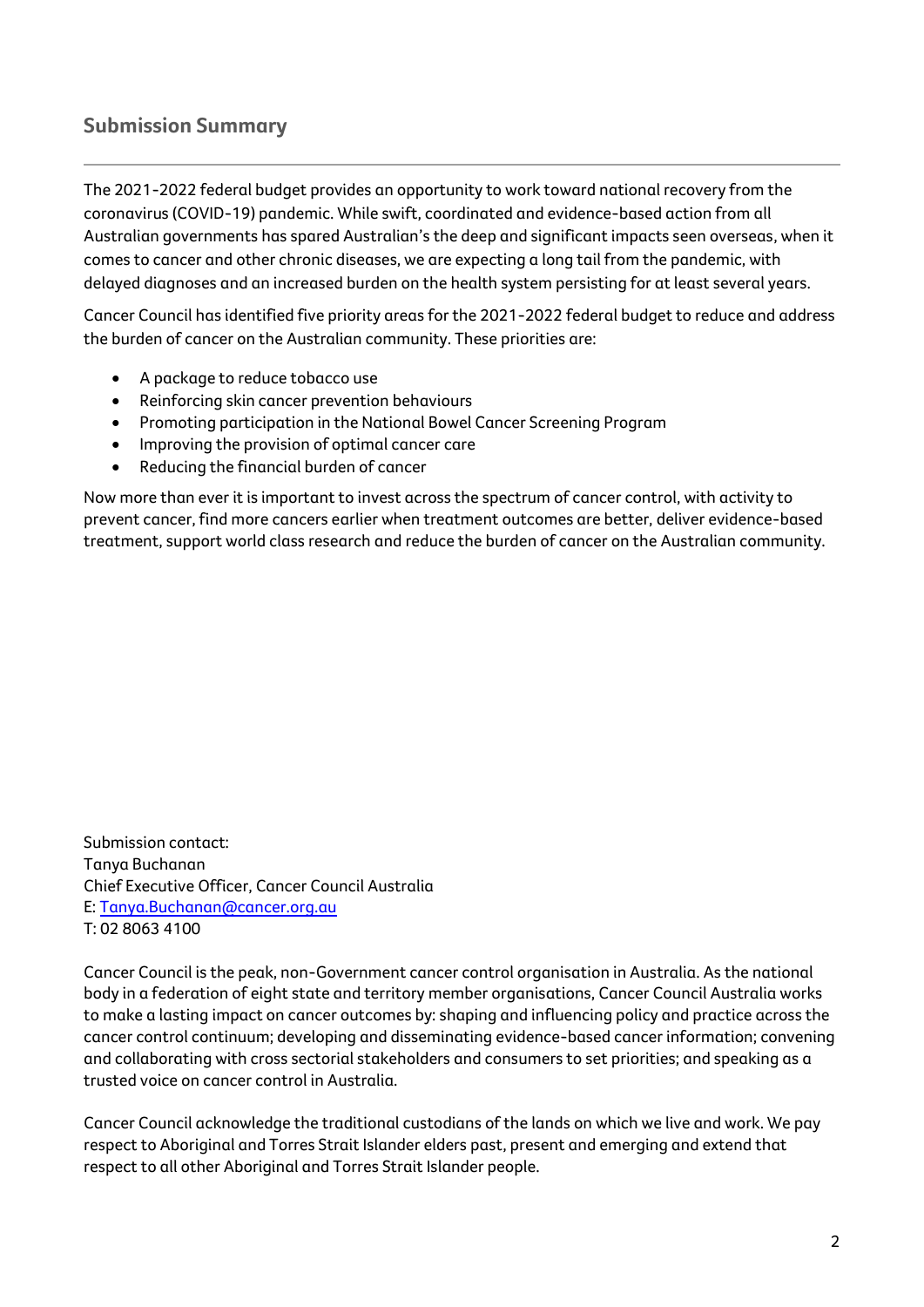## **A package to reduce tobacco use**

The Australian government has committed to reduce the national adult daily smoking rate to below 10% of the population by 2025. Cancer Council unreservedly supports government initiatives currently underway to reduce tobacco use including the thematic review of national tobacco legislation and pending National Tobacco Strategy, and recommends additional tobacco control initiatives that, combined, are likely to have the highest immediate impact and assist us to achieve our national goal.

#### **1. Increase investment in public education**

#### **Priority action: Include in the Budget an increased investment in mass reach multi-media public education campaigns to \$40 million per year for at least three years.**

Over the past decade, investment in mass media public education campaigns to discourage smoking has declined substantially, paralleling a slowing of the decline in smoking prevalence [1]. This is despite mass media campaigns having consistently been shown to be highly cost-effective and generally cost saving [1-4]. The cost-effectiveness analysis of Australia's National Tobacco Campaign (NTC) found that the initial investment of \$9 million yielded healthcare cost savings exceeding \$740 million. Approximately 55,000 premature deaths were prevented and over 400,000 quality adjusted life years (QALYS) saved.

Adequate campaign intensity and duration is important to reduce health inequity. Priority groups with high smoking rates are disadvantaged by under-investment in public education [5] with lower exposure levels maintaining or exacerbating disparities in smoking prevalence between low and high socioeconomic groups [6]. Evidence from modelling shows that campaigns can increase equity in tobacco use outcomes if an average of ≥4 tobacco control campaign exposures per person per month are achieved across the population over the course of each year [7-9]. This would be achieved by having multiple national campaign waves throughout each year. Adequate mass media campaign investment would enhance the effectiveness of any proposed new health warnings on tobacco products [10-11] and could promote cessation and encourage smokers to use evidence-based tobacco dependence treatment.

## **2. Harmonise excise/customs duty on roll your own (RYO) tobacco and standardise pack and pouch size**

#### **Priority action: Standardise pack and pouch size and further increase excise/customs duty on RYO tobacco over next four years, so it is closer to equivalence with duty on factory-made cigarettes.**

Reducing the affordability of tobacco products through taxation is the single-most cost-effective way to reduce tobacco use [12-13]. However not all tobacco products are taxed at the same rate. Tobacco companies have consistently undermined taxation by using strategies such as offering a wide array of pack and pouch sizes and aggressively promoting cheaper RYO tobacco [14]. Standardising the number of cigarettes in a pack (to 20) and the amount of tobacco in a roll-your-own pouch (30g) would make the price of tobacco products much clearer and increase the effectiveness of future tax increases in reducing consumption. Further harmonising the excise/customs duty on RYO tobacco over the next four years, so that RYO cigarettes weighing more than 0.6g are taxed at a rate equivalent to that applied to factorymade cigarettes, would further reduce smoking prevalence. Projections indicate this harmonisation would also provide increased revenue of approximately \$160m in 2021-22, increasing to \$440m by 2024-25.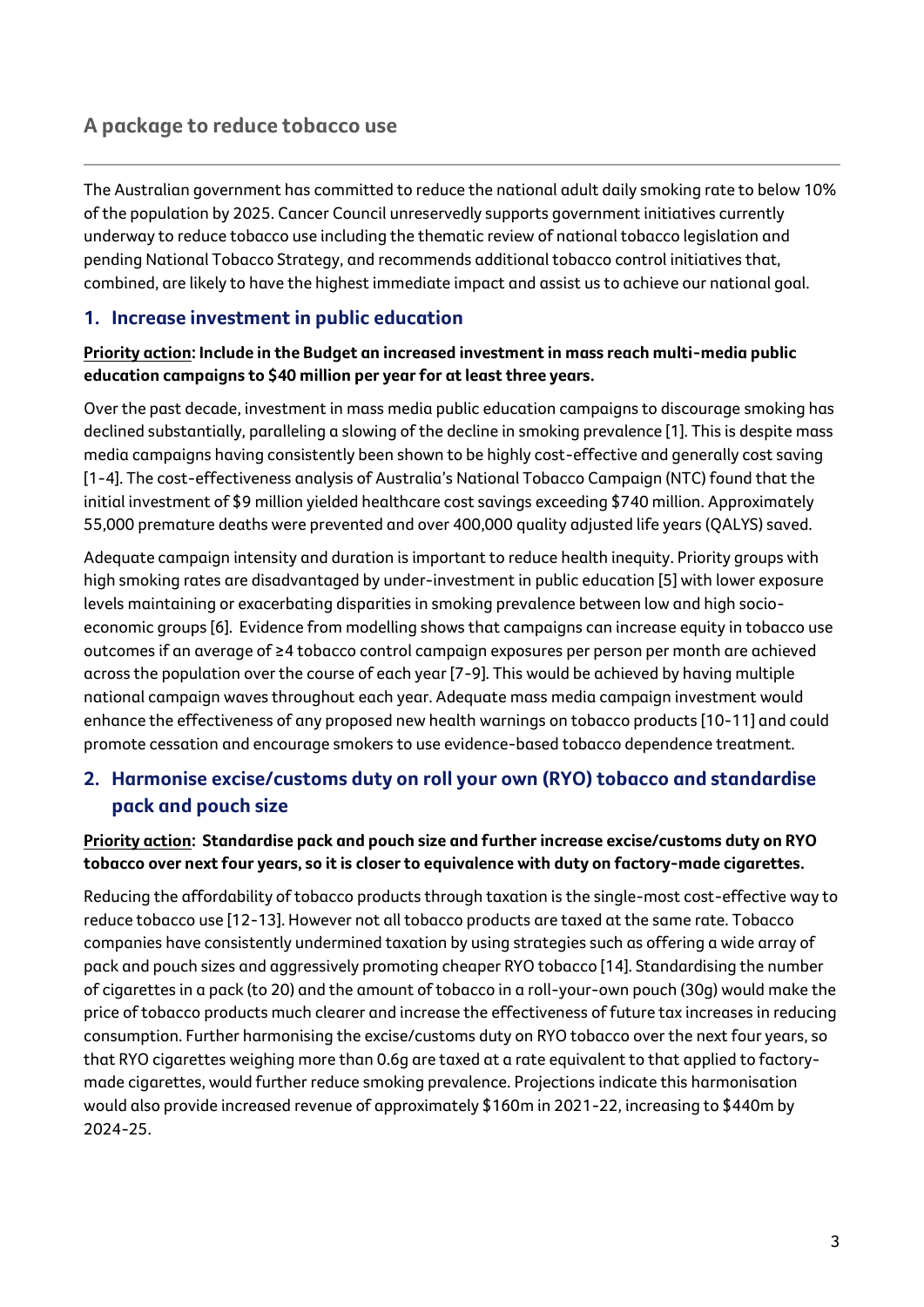## **3. Fund a comprehensive Quit Support Package to increase provision and access to tobacco dependence treatment**

**Priority action: Include in the Budget an additional allocation to deliver a comprehensive national Quit Support Package to ensure the appropriate provision of best practice tobacco dependence treatment for smokers and bring Australia into compliance with Article 14 of the Framework Convention on Tobacco Control.**

In December 2020 Minister Hunt committed \$1million to an education campaign to support smoking cessation. Cancer Council welcomes this commitment however acknowledges that more is needed to ensure smokers who want to quit can access best practice tobacco dependence treatment. This education campaign needs to be underpinned by enhanced access to proven effective local and culturally appropriate best-practice tobacco dependence treatment services, a national policy for the treatment of tobacco dependence, national clinical guidelines for smoking cessation support for all health professionals (to complement those available for smoking cessation support delivered by general practitioners) and a national coordinating centre or programme that facilitates the creation and dissemination of information resources to promote tobacco dependence treatment (as stipulated by the Framework Convention on Tobacco Control Article 14 guidelines).

This Quit Support Package would leverage existing investment in tobacco dependence treatment by both the Australian and State and Territory governments, enhance access to best-practice tobacco dependence treatment programs in priority groups with high smoking rates, and assist the Australian government in meeting its commitments as a signatory to the Framework Convention on Tobacco Control.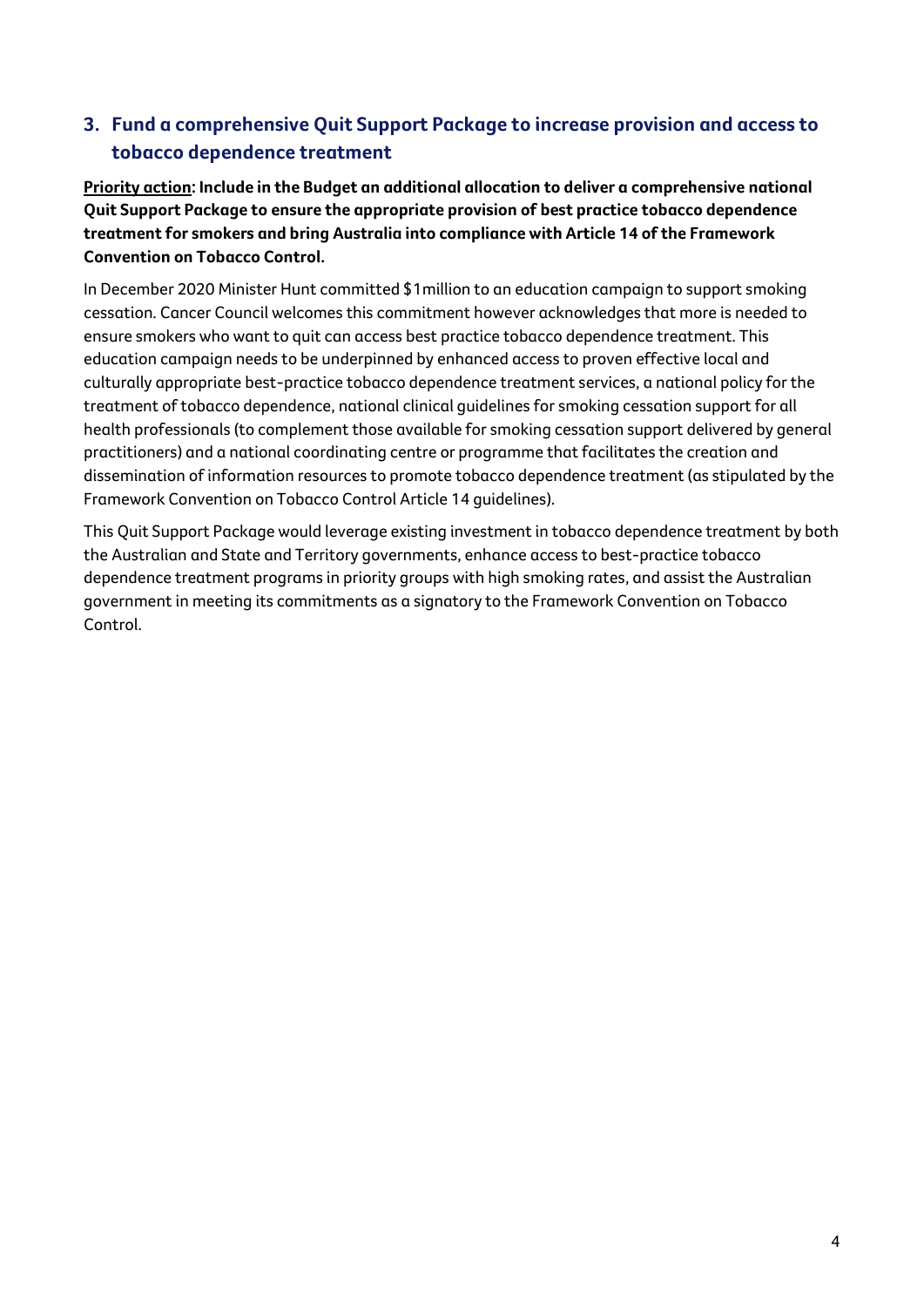## **Reinforcing skin cancer prevention**

Australia has the highest rates of skin cancer in the world, and skin cancers account for the largest number of cancers diagnosed in Australia each year [15]. Skin cancer costs the Australian government more than \$1 billion annually in direct treatment costs alone, making it one of the most expensive burdens on our health system for all cancers [16-17].

Skin cancer is also nearly entirely preventable, with more than 95% of cases caused by unprotected exposure to UV radiation. Establishing and reinforcing effective sun protective behaviours is key to preventing skin cancer, and this has been done effectively in the past through adequately funded mass media campaigns. The evaluation of the Australian government funded 2006 National Skin Cancer Campaign showed the campaign increased sunscreen use and decreased weekend sunburn among adults [18-19].

In addition to their positive impact on sun protective behaviours and attitudes, skin cancer public education campaigns provide a positive rate of return on investment in prevention. An analysis of skin cancer prevention mass media campaigns in NSW found for every \$1 invested a return of \$3.85 is achieved [20].

#### **Invest in a national skin cancer prevention campaign**

**Priority action: Include in the Budget at least \$20 million annually for a minimum of three years to deliver a national skin cancer awareness campaign to encourage sun protection behaviours.** 

A national investment of \$20 million annually over three years would fund a broad sun protection awareness campaign across national TV, radio, and digital platforms, with sufficient impact to change behaviour and deliver significant returns in reduced social and economic costs related to skin cancer.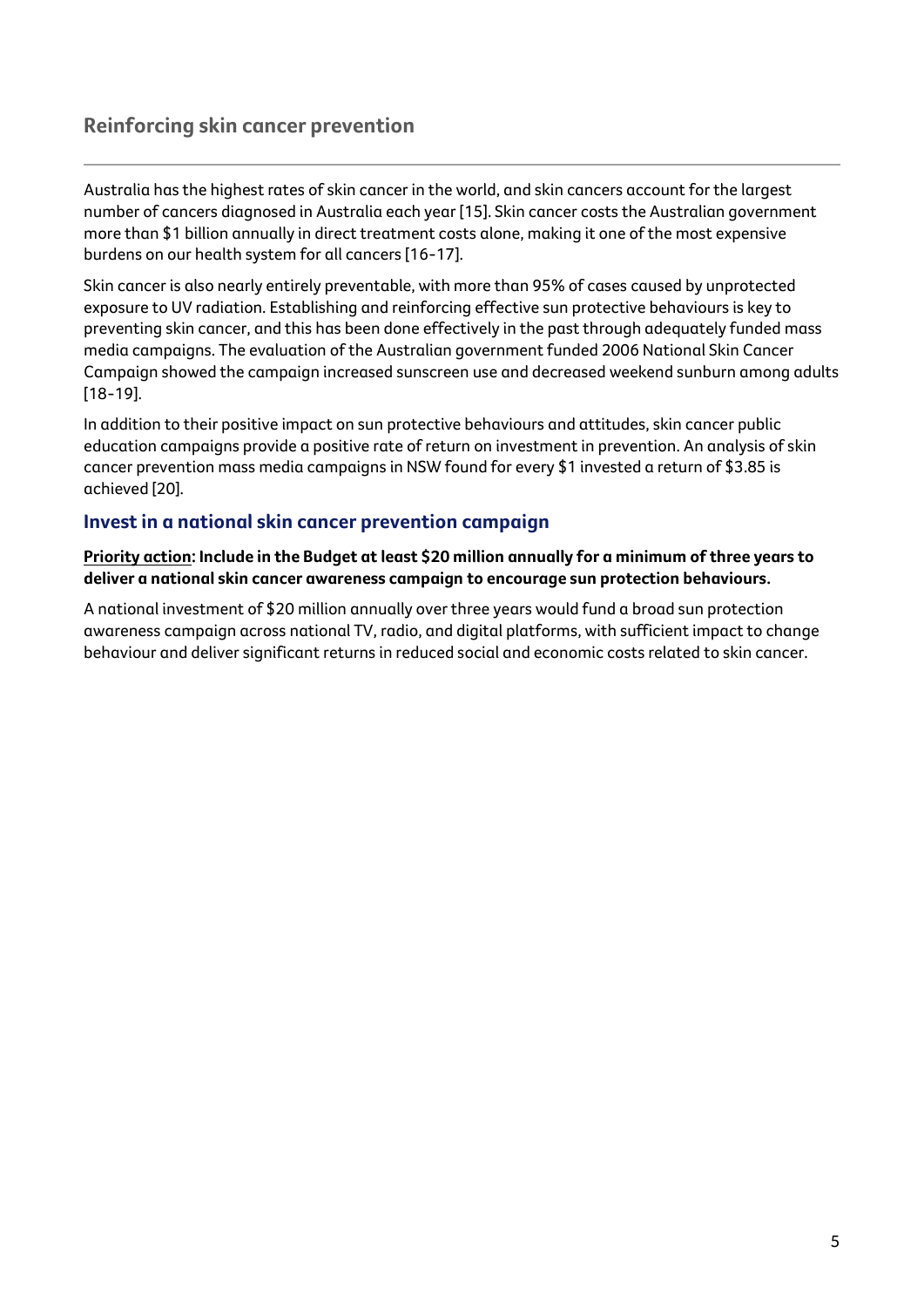## **Promoting participation in the National Bowel Cancer Screening Program**

The National Bowel Cancer Screening Program (NBCSP) could prevent 84,000 bowel cancer deaths by 2040 if participation rates were increased to and sustained at 60% [21-22].

Mass-media participation campaigns are cost-effective and assist to maximise the potential life-saving impact of bowel screening [23]. The evaluation of Cancer Council's 2019 National Bowel Screening Communications Strategy funded by the Australian Government to increase NBCSP screening participation showed the strategy reached a participation rate of 57.1% (exceeding the Government's target of 56.6%), a major increase on current participation levels of 42.4% [24].

The cost-effectiveness analysis indicated the 2019 strategy also delivered excellent value, with the return on investment estimated at approximately \$8.20 per dollar spent on the campaign, ranging from \$7.00 to \$12.00 for each burst of the campaign. Overall, the \$9 million investment in the campaign will likely return estimated savings of \$57 million in health system costs over the next 30 years. The strategy was not only an outstanding investment on the criteria for measuring social marketing and public education but could also be considered a leading investment in public health outcomes generally.

#### **Fund a national bowel cancer screening communications campaign**

**Priority action: Continue Cancer Council's national bowel cancer screening program communications strategy, an annual investment of at least \$12 million for at least three years to ensure cancer screening participation targets are met and sustained.** 

There is clear potential to save lives and deliver significant cost savings by investing in an integrated communications campaign to promote participation in the NBCSP.

Such a communications strategy would support an increase in overall participation in the program and also target increasing participation among subgroups with lower participation rates such as first-time screeners, men aged 50-59, targeted geographical regions, Aboriginal and Torres Strait Islander Peoples, culturally diverse populations, or other groups where participation is low. Boosting participation in the NBCSP would assist in offsetting some of the downstream cancer impacts expected as a result of delayed diagnosis and changed behaviours through the period of the COVID-19 pandemic.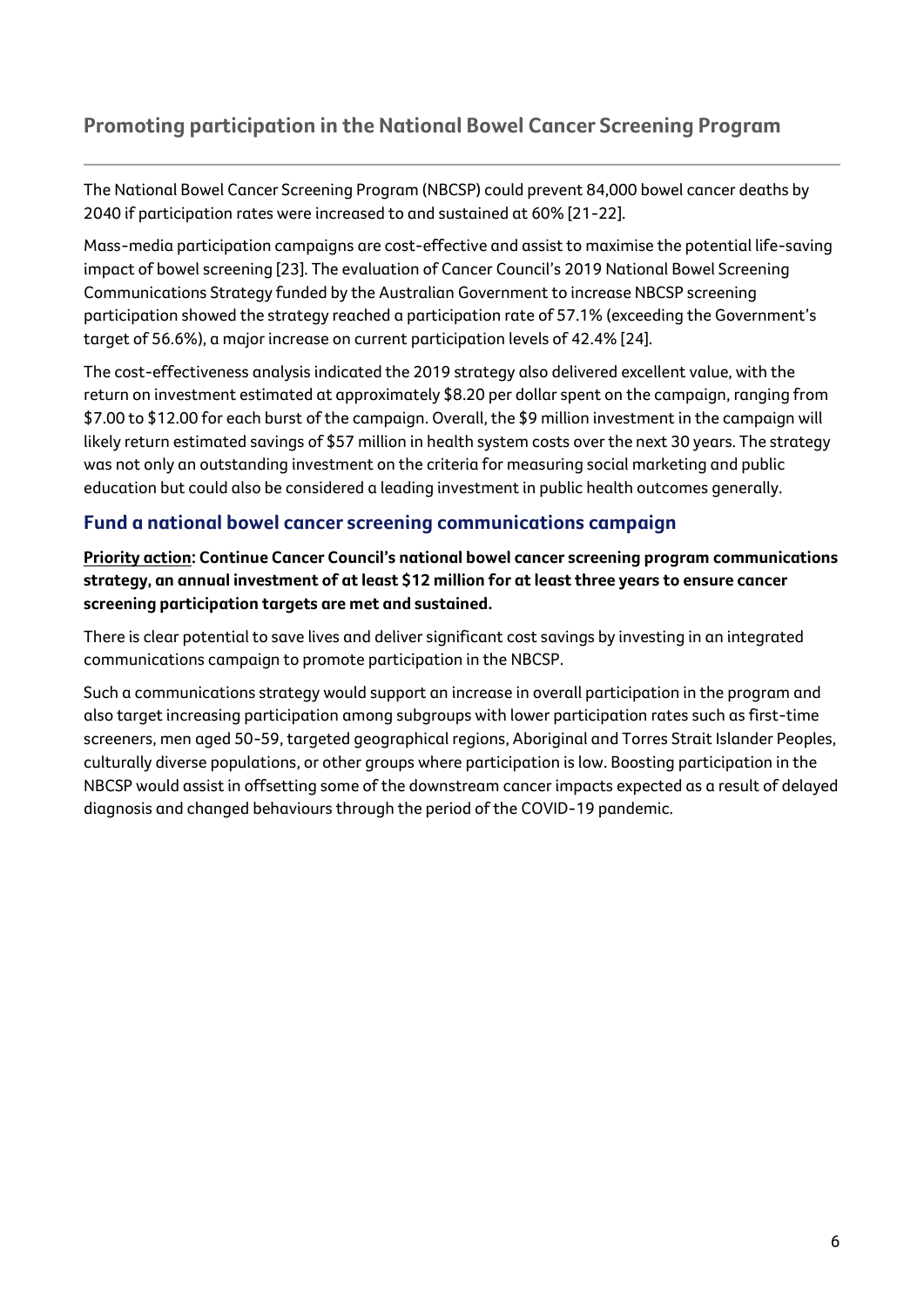## **Improving the provision of optimal cancer care**

Cancer outcomes in Australia are among the best in the world, but this is not experienced equally across the community with First Nations Australians and those living in disadvantaged communities experiencing higher age-standardised mortality overall (43% and 37% respectively) [25], and analyses from NSW show that disadvantage related differences in mortality are widening over time [26]. Similarly, analyses of surgical outcomes by volume show mortality differences by geographic area after adjusting for age, cancer stage, comorbidities, and insurance status [27].

## **Facilitate implementation of Optimal Care Pathways**

#### **Priority action: Include in the Budget an allocation to continue the implementation, dissemination, and evaluation of the Optimal Care Pathways across Australia, with a focus on communities and cancers with poorer outcomes.**

The Optimal Care Pathways provide evidence-based recommendations for best practice cancer care and can be applied at the level of the health system and by health services to identify improvement opportunities, address unwarranted clinical variation and ensure all people with cancer have the opportunity to achieve world leading cancer outcomes. The Optimal Care Pathways outline a model of cancer care that puts the patient at the centre of care decisions and describe a national standard of high-quality cancer care that all Australians should expect. They aim to reduce variation in the care received and address early detection and diagnosis to treatment, and beyond, including supportive care.

The National Cancer Expert Reference Group have previously provided oversight and project funding to support the implementation of the Optimal Care Pathways and the promotion of the consumer versions to people affected by cancer. There is a need for ongoing implementation support, communication, and evaluation for the Optimal Care Pathways.

### **Improve the provision of information to people affected by cancer**

#### **Priority action: Include in the Budget an appropriate allocation to support the development of a national cancer information strategy.**

The provision of evidence-based and trusted information is essential for people affected by cancer to be active participants in their care and be making informed decisions. Cancer information must meet a wide range of highly personalised and situation-dependent needs to be useful and usable for people with cancer, their carers and family. Currently barriers and gaps exist in cancer information resources and provision mechanisms, and many health resources fail to be accessible to those who need them most and do not meet the needs of those with low health literacy.

Cancer Council has strong expertise in the provision of information to people with cancer and have been working over the past year to develop our own internal cancer information strategy and address these gaps as they pertain to our suite of information. Additionally, th[e National Action Plan for Blood Cancer](https://www.leukaemia.org.au/national-action-plan/) identified the need for a blood cancer information strategy as part of a broader digital health and information strategy for people with cancer. However, aside from the work underway at Cancer Council, there is currently no plan to develop this broader national strategy which is needed to improve the provision of information to people affected by cancer. Based on costings developed for the National Action Plan for Blood Cancer, this allocation would support the development of a broader digital health and information strategy for people with cancer.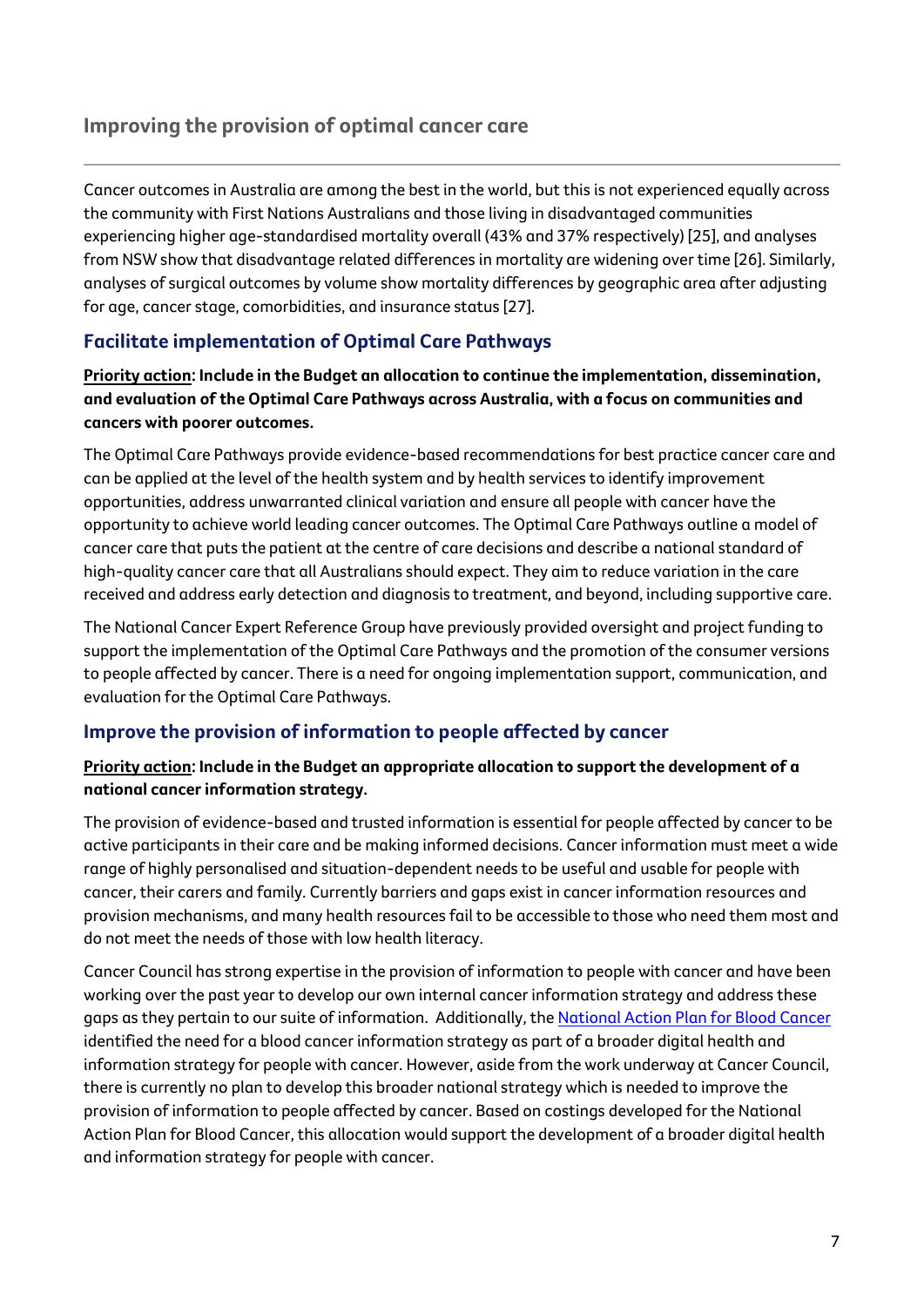## **Support the development, update, and dissemination of clinical practice guidelines**

#### **Priority action: Include in the budget an allocation of at least \$6.6 million over five years to support the development, update and dissemination of cancer clinical practice guidelines that comply with NHMRC guidelines.**

Supported by the Australian Department of Health, Cancer Australia and various other cancer organisations, Cancer Council Australia's Clinical Guidelines Network has been developing high quality, evidence-based cancer clinical practice guidelines since 1994. Developed with the Clinical Oncology Society of Australia and cancer clinicians from across the country, these clinical practice guidelines bring together the best available evidence to underpin scientifically valid recommendations for the prevention and diagnosis of cancer and treatment of care of patients and aid clinician and patient decisions regarding appropriate health care for specific clinical circumstances.

With the finalisation of Cancer Australia's enquiry into lung cancer screening, the Clinical Practice Guidelines for the Prevention and Diagnosis of Lung Cancer require a complete revision to ensure they are updated with current evidence and align with policy recommendations from the enquiry. Additionally, the Clinical Practice Guidelines for the Prevention, Early Detection and Management of Colorectal Cancer (which underpin the National Bowel Cancer Screening Program), the Clinical Practice Guidelines for Surveillance Colonoscopy and the National Cervical Screening Program: Guidelines for the management of screen-detected abnormalities, screening in specific populations and investigation of abnormal vaginal bleeding, will require full revisions in line with the respective screening program policy reviews.

However, it is not always necessary to conduct a full revision and other guidelines are more appropriately updated by a cycle of staged updates with different sections updated as new evidence is published. Of Cancer Council Australia's suite of guidelines, there are currently six $^1$  appropriate for inclusion in such a staged revision process over a five-year period.

 $1$  Clinical practice guidelines for: the diagnosis and management of melanoma; PSA testing and early management of test-detected prostate cancer; the management of locally advanced and metastatic prostate cancer; the treatment of lung cancer; the treatment and management of endometrial cancer; and Cancer pain management in adults.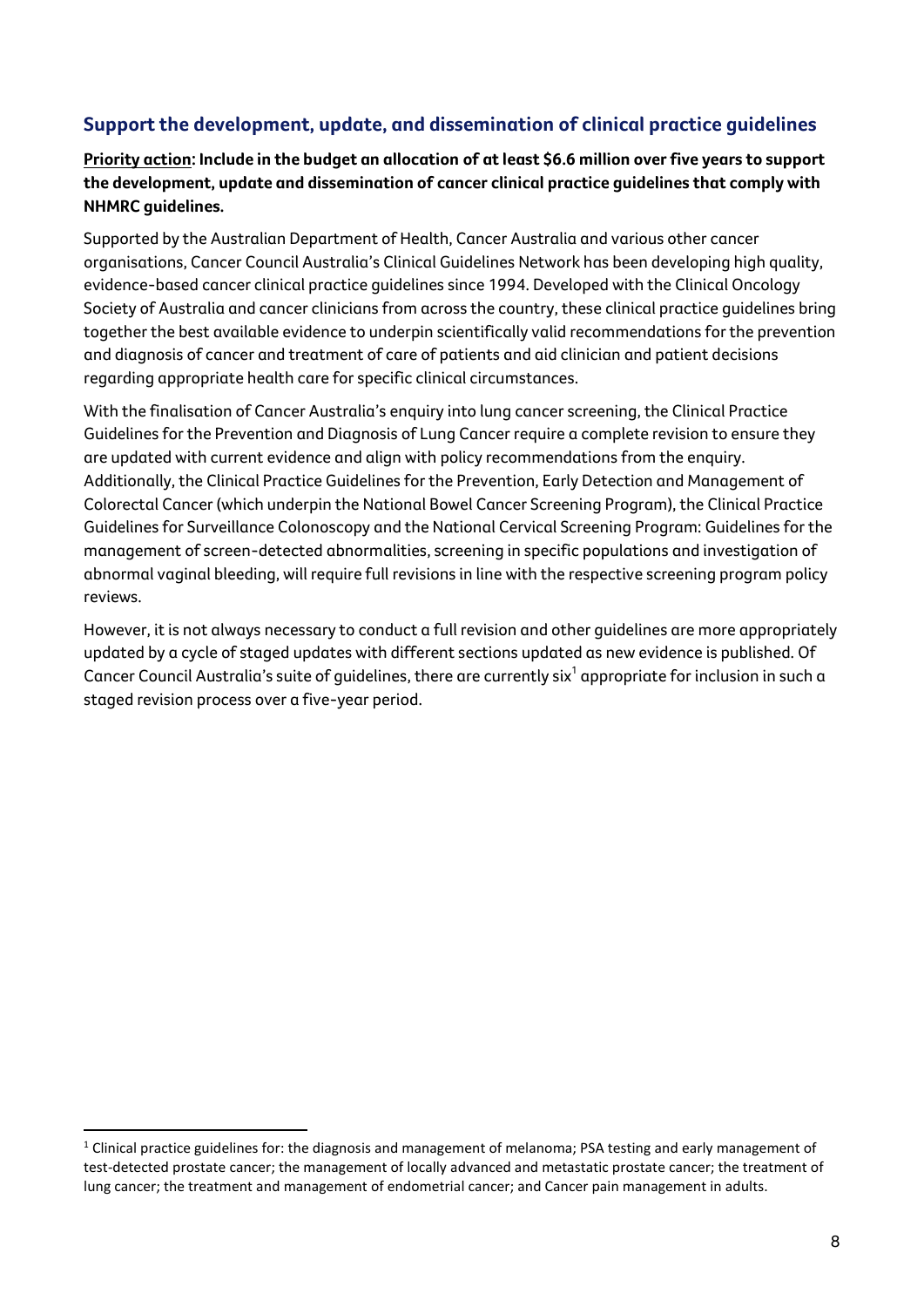## **Reducing the financial burden of cancer**

In Australia, out-of-pocket costs for healthcare are growing an estimated 6.8% per year [28]. In 2015- 16, the government funded \$115 billion of all health spending, and non-government sources \$56 billion [29]. Of the non-government funding, individuals contributed more than half (17% or \$29 billion) [29]. People who are recently diagnosed with cancer or have private health insurance report higher out-ofpocket costs [30-35]. Recently a study of colorectal, lung, prostate and breast cancer patients in Western Australia reported that out-of-pocket costs were higher for men, those who had undergone surgery, worked prior to being diagnosed with cancer, resided in higher socioeconomic areas, or were receiving chemotherapy [36].

The financial impact of a cancer diagnosis, including out-of-pocket costs, continue to be felt by cancer patients beyond the initial diagnosis and treatment period.

### **Support increased access to financial counsellors across Australia**

**Priority action: Include in the Budget a specific line to support the implementation of all recommendations from the Sylvan Review of the Coordination and Funding for Financial Counselling Services across Australia.**

Australia's financial counsellors are of high quality and their work makes a significant difference to many individuals and families who find themselves in or at risk of financial hardship. It is not uncommon for an individual or family's financial circumstances to change significantly following a diagnosis of cancer and many people access financial counselling services in these circumstances. In many cases, advice and support from a financial counsellor will mean people affected by cancer do not have to access government funded income support and are able to avoid the worst of the potential financial burden that can result from a cancer diagnosis.

However, there are not currently sufficient services to meet demand, and many people do not find out about the services offered by financial counsellors until it is too late. There are many organisations across Australia well placed to support increased access to financial counselling services if they were provided the opportunity to offer this service. Primary Health Networks, Community Legal Centres, charities who provide services to assist those in need (such as Cancer Council, the Salvation Army, or the Smith Family) and even public hospitals may have the ability to support their staff to extend their current scope of practice and offer financial counselling to those facing financial hardship as an additional service.

The Sylvan Review of the Coordination and Funding for Financial Counselling Services across Australia offered six recommendations, all of which have been supported by government and would make a significant difference to increasing access to financial counsellors.

### **Ensure informed financial consent**

**Priority action: Include in the Budget an appropriate allocation for the Australian Department of Health to implement the recommendations of the MBS Review Taskforce Report, particularly Recommendation 3 to develop and mandate a consistent documented procedure with appropriate provision of information to assist providers in explaining costs to consumers prior to a course of treatment.**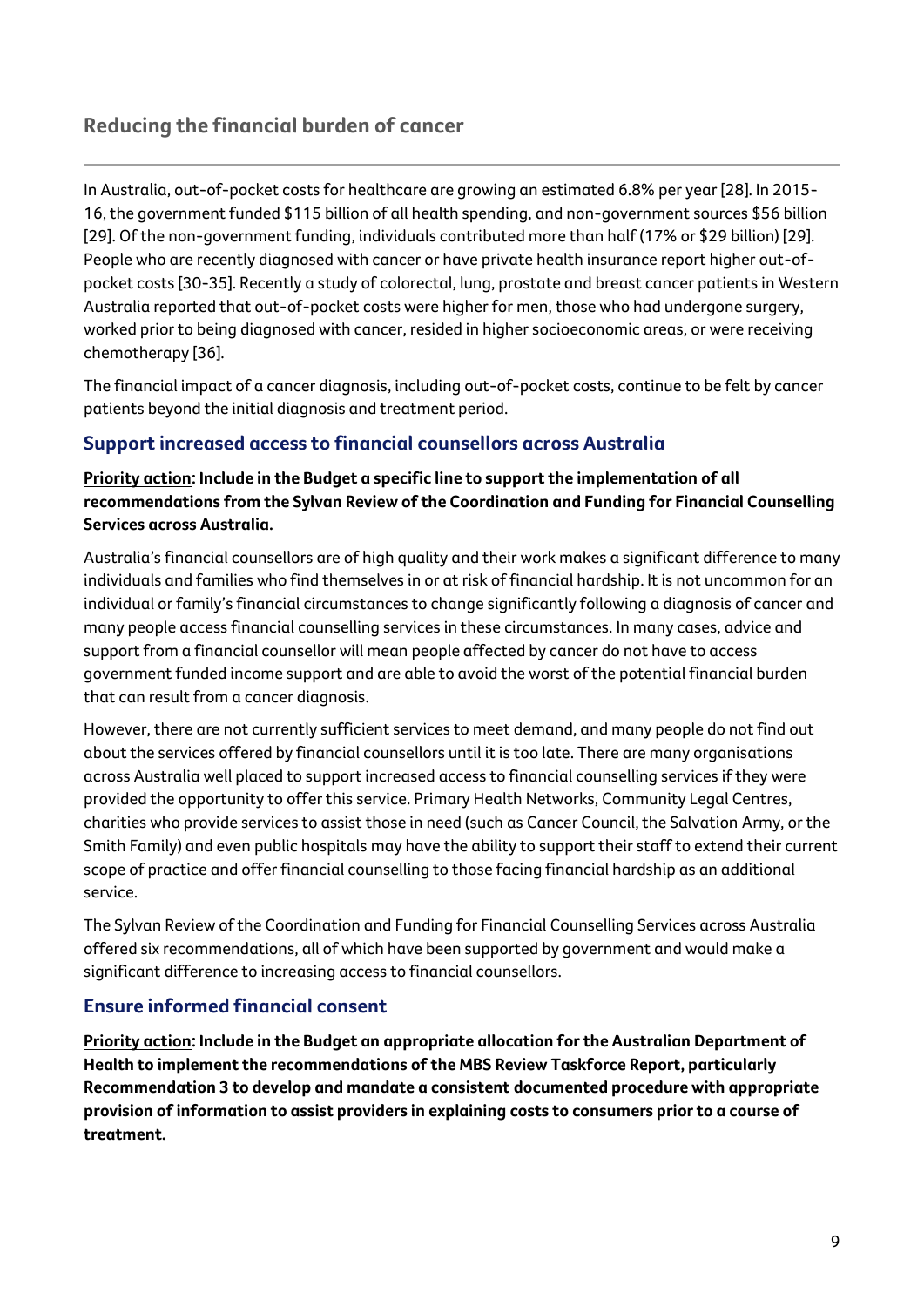All Australians should be supported to provide informed consent prior to receiving any healthcare service. This includes informed financial consent which involves the provision of cost information to patients, including notification of likely out-of-pocket expenses by all relevant service providers, preferably in writing, prior to admission to hospital or commencement of treatment [37]. However. evidence continues to accumulate indicating a lack of informed financial consent across the health system, with many cancer patients continuing to report bill shock (receiving bills they did not expect or are higher than expected) and financial toxicity causing significant distress and often leading patients to make decisions about their care that may have negative health and ongoing financial impacts [38].

Recommendation 3 of the MBS Review Taskforce Report specifically addresses informed financial consent, outlining the need for the development and mandating of a consistent documented procedure, supported by appropriate provision of information to assist providers in explaining costs to consumers prior to a course of treatment. Th[e Standard for Informed Financial Consent](https://www.cancer.org.au/health-professionals/resources/informed-financial-consent) guides health professionals and practices to include cost in discussions regarding the risks and benefits of treatment to enable patients to better consider and prepare for the likely financial impact of cancer care.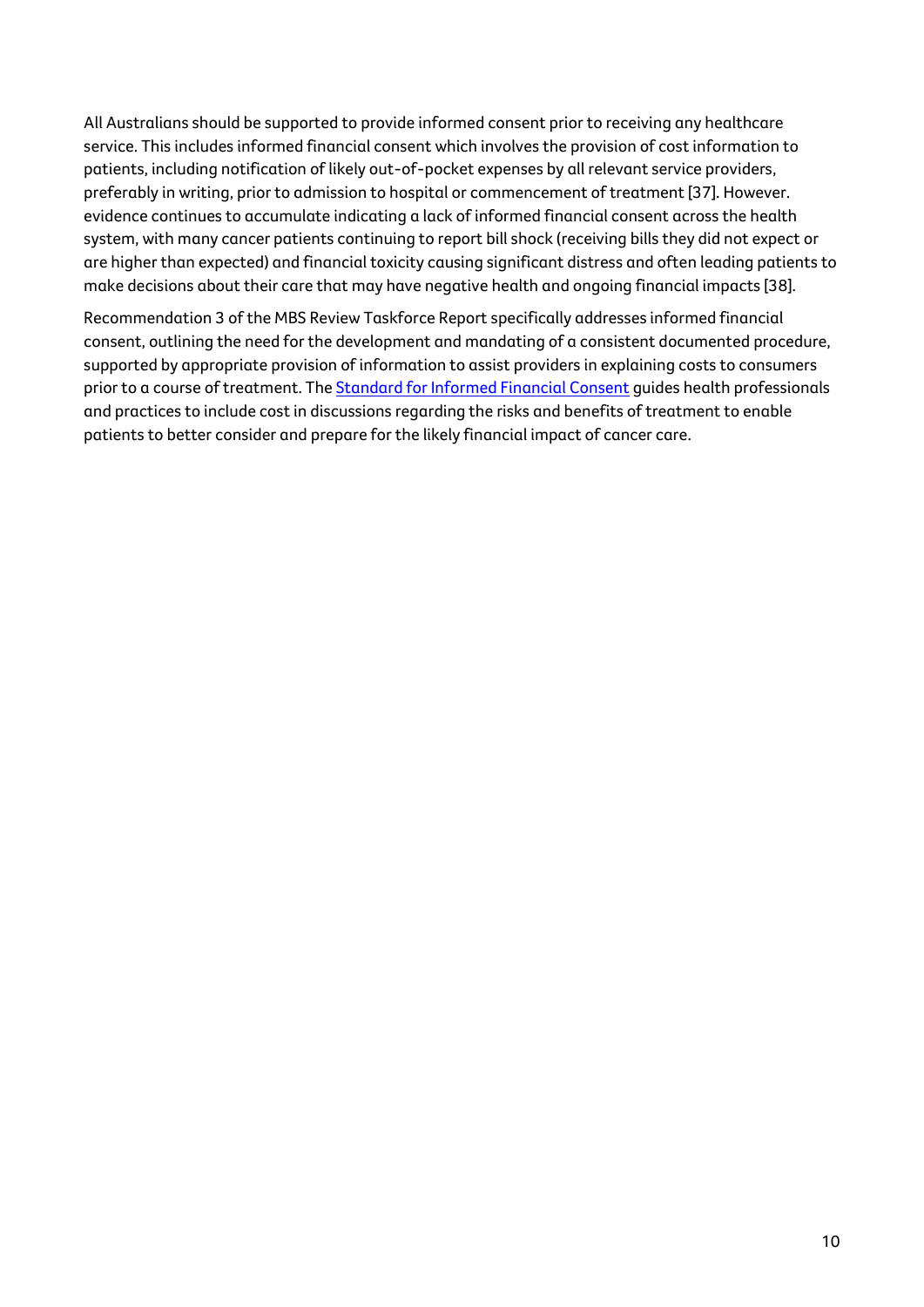## **References**

1. Australian Institute of Health and Welfare. National Drug Strategy Household Survey 2019. Drug statistics series no. 33. PHE 271. Canberra: AIHW, 2020. Available from: [https://www.aihw.gov.au/getmedia/3564474e-f7ad-461c-b918-7f8de03d1294/aihw-phe-270-](https://www.aihw.gov.au/getmedia/3564474e-f7ad-461c-b918-7f8de03d1294/aihw-phe-270-NDSHS-2019.pdf.aspx?inline=true) [NDSHS-2019.pdf.aspx?inline=true](https://www.aihw.gov.au/getmedia/3564474e-f7ad-461c-b918-7f8de03d1294/aihw-phe-270-NDSHS-2019.pdf.aspx?inline=true)

2. MacMonegle AJ, Nonnemakker J, Duke JC, et al. Cost-effectiveness analysis of the real cost campaign's effect on smoking prevention. Am J Prev Med, 2018; 55(3): 319-325.

3. Hurley SF and Matthews JP. Cost-effectiveness of the Australian national tobacco campaign. Tobacco Control, 2008; 17(6):379-84. Available from: <https://www.ncbi.nlm.nih.gov/pubmed/18719075>

4. Maciosek MV, Armour BS, Babb SD, Dhemer SP, Grossman ES, et al. Budgetary impact from multiple perspectives of sustained antitobacco national media campaigns to reduce the harms of cigarette smoking. Tobacco Control, 2020. Available from[: https://www.ncbi.nlm.nih.gov/pubmed/32341191](https://www.ncbi.nlm.nih.gov/pubmed/32341191)

5. Durkin S, Bayly M, Brennan E, et al. Fear, Sadness and Hope: Which emotions maximize impact of antitobacco mass media advertisements among lower and higher SES Groups? Journal of Health Communication 2018; 23(5): 445-461. <http://www.ncbi.nlm.nih.gov/pubmed/29702038>

6. Durkin S, Scollo M, Wakefield M. Projecting Smoking Prevalence to 2025 under Various Campaign Investment Options. Unpublished Brief Report, Centre for Behavioural Research in Cancer, Cancer Council Victoria, Melbourne, 15th November 2019.

7. Durkin S. Designing and delivering mass media campaigns to enhance equity. Oceania Tobacco Control Conference, Sydney, Australia, September, 2019.

8. Durkin S. Best buys for mass media campaigns to reach priority groups. Summit 2019: Best tobacco control 'buys' for priority groups in Australia, Sydney, Australia, September, 2019.

9. Durkin S, Scollo M, Wakefield M. Equitable Tobacco Control Media Campaigns: maximising effectiveness among people with lower socioeconomic status (SES). Briefing paper for the Australian Department of Health, 15th November 2019.

10. Brennan E, Durkin SJ, Cotter T, Harper T, and Wakefield MA. Mass media campaigns designed to support new pictorial health warnings on cigarette packets: evidence of a complementary relationship. Tobacco Control, 2011; 20(6):412-18.

11. Thrasher JF, Murukutla N, Pérez-Hernández R, Alday J, Arillo-Santillán E, et al. Linking mass media campaigns to pictorial warning labels on cigarette packages: a cross-sectional study to evaluate effects among Mexican smokers. Tobacco Control, 2012; 22: e57-e65.

12. Chaloupka FJ, Straif K, Leon ME. Effectiveness of tax and price policies in tobacco control. Tobacco Control 2011;20:235-238. Available from: <https://tobaccocontrol.bmj.com/content/20/3/235>

13. World Health Organization, Report on the global tobacco epidemic: Raising taxes on tobacco. Geneva, Switzerland 2015. Available

from: [http://apps.who.int/iris/bitstream/10665/178574/1/9789240694606\\_eng.pdf](http://apps.who.int/iris/bitstream/10665/178574/1/9789240694606_eng.pdf) 

14. Watts C, Burton S, Freeman B, Phillips F, Kennington K, et al. 'Friends with benefits': how tobacco companies influence sales through the provision of incentives and benefits to retailers. Tobacco Control, 2020. Available from:<https://www.ncbi.nlm.nih.gov/pubmed/32041830>

15. Australian Institute of Health and Welfare. Skin cancer in Australia [Cat. No.: CAN 96]. Canberra: AIHW; 2016. [https://www.aihw.gov.au/getmedia/0368fb8b-10ef-4631-aa14](https://www.aihw.gov.au/getmedia/0368fb8b-10ef-4631-aa14-cb6d55043e4b/18197.pdf.aspx?inline=true) [cb6d55043e4b/18197.pdf.aspx?inline=true.](https://www.aihw.gov.au/getmedia/0368fb8b-10ef-4631-aa14-cb6d55043e4b/18197.pdf.aspx?inline=true)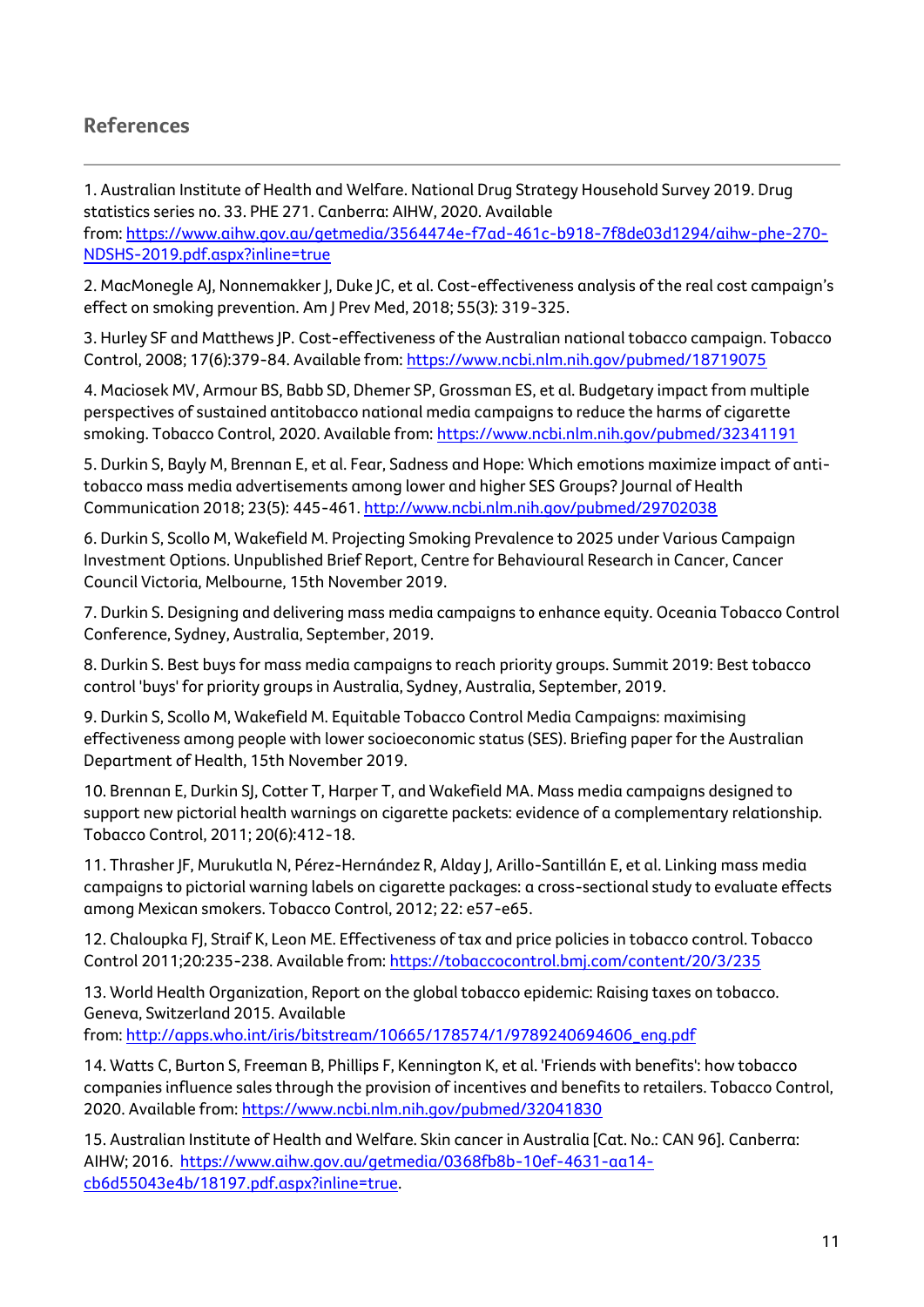16. Fransen M, Karahalios A, Sharma N, English DR, Giles GG, Sinclair RD. [Non-melanoma skin cancer in](https://wiki.cancer.org.au/policy/Citation:Fransen_M,_Karahalios_A,_Sharma_N,_English_DR,_Giles_GG,_Sinclair_RD_2012)  [Australia.M](https://wiki.cancer.org.au/policy/Citation:Fransen_M,_Karahalios_A,_Sharma_N,_English_DR,_Giles_GG,_Sinclair_RD_2012)ed J Aust 2012 Nov 19;197(10):565-8 Abstract available at <http://www.ncbi.nlm.nih.gov/pubmed/23163687>

17. Elliott TM, Whiteman DC, Olsen CM, Gordon LG. [Estimated Healthcare Costs of Melanoma in Australia](https://wiki.cancer.org.au/policy/Citation:Elliott_TM,_Whiteman_DC,_Olsen_CM,_Gordon_LG_2017)  Over 3 [Years Post-Diagnosis.](https://wiki.cancer.org.au/policy/Citation:Elliott_TM,_Whiteman_DC,_Olsen_CM,_Gordon_LG_2017) Appl Health Econ Health Policy 2017 Dec;15(6):805-816 Abstract available at <http://www.ncbi.nlm.nih.gov/pubmed/28756584>

18. Dobbinson S, Jamsen KM, Francis K, Dunlop S, Wakefield MA. 2006–07 National Sun Protection Survey Report 1. Skin cancer prevention knowledge, attitudes and beliefs among Australians in summer 2006– 07 and comparison with 2003–04 in the context of the first national mass media campaign. Prepared for the Australian Government Department of Health and Ageing, and The Cancer Council Australia in consultation with a national collaborative research group. Melbourne: Centre for Behavioural Research in Cancer, The Cancer Council Victoria, unpublished 2007.

19. Dobbinson S, Jamsen KM, Francis K, Wakefield MA. 2006–07 National Sun Protection Survey Report 2. Australians' sun protective behaviours and sunburn incidence on summer weekends, 2006–07 and comparison with 2003–04 in the context of the first national mass media campaign. Prepared for the Australian Government Department of Health and Ageing, and The Skin cancer prevention: A blue chip investment in health 21 Cancer Council Australia in consultation with a national collaborative research group. Melbourne: Centre for Behavioural Research in Cancer, The Cancer Council Victoria, unpublished 2007

20. Doran C, Ling R, Byrnes J, et al. Benefit cost analysis of three skin cancer public education mass-media campaigns implemented in New South Wales, Australia. PLoS One 2016; 11(1):e0147665.

21. Lew JB et al, Long-term evaluation of benefits, harms, and cost-effectiveness of the National Bowel Cancer Screening Program in Australia: a modelling study. Lancet Public Health 2017; 2: e331–40

22. Worthington J, Lew JB, Feletto E, Holden CA, Worthley DL, Miller C, Canfell K. Improving Australian National Bowel Cancer Screening Program outcomes through increased participation and cost-effective investment. PLoS One. 2020 Feb 3;15(2):e0227899. doi: 10.1371/journal.pone.0227899. PMID: 32012174; PMCID: PMC6996821.

23. Worthington J, Feletto E, Lew JB, Broun K, Durkin S, Wakefield M, Grogan P, Harper T, Canfell K. Evaluating health benefits and cost-effectiveness of a mass-media campaign for improving participation in the National Bowel Cancer Screening Program in Australia. Public Health. 2020 Feb;179:90-99. doi: 10.1016/j.puhe.2019.10.003. Epub 2019 Nov 22. PMID: 31760206.

24. Cancer Council Australia. Promoting participation in the NBCSP: Cancer Council Australia's national bowel screening communications strategy. Sydney: CCA; 2020.

25. Australian Institute of Health and Welfare. Cancer in Australia 2019 [Cancer series No.119. Cat. No.: CAN 123]. Canberra: AIHW; 2019[. https://www.aihw.gov.au/getmedia/8c9fcf52-0055-41a0-96d9](https://www.aihw.gov.au/getmedia/8c9fcf52-0055-41a0-96d9-f81b0feb98cf/aihw-can-123.pdf.aspx?inline=true) [f81b0feb98cf/aihw-can-123.pdf.aspx?inline=true](https://www.aihw.gov.au/getmedia/8c9fcf52-0055-41a0-96d9-f81b0feb98cf/aihw-can-123.pdf.aspx?inline=true) (viewed November 2020).

26. Tervonen H, Aranda S, Roder D et al. Differences in impact of Aboriginal and Torres Strait Islander status on cancer stage and survival by level of socio-economic disadvantage and remoteness of residence: A population-based cohort study in Australia. Cancer Epidemiology 2016;41:132-138.

27. Tervonen H, Walton R, Roder D et al. Socio-demographic disadvantage and distant summary stage of cancer at diagnosis: A population-based study in New South Wales. Cancer Epidemiology 2016;40:87-94.

28. Australian Institute of Health and Welfare. Health expenditure Australia 2016-17. [Health and welfare expenditures series no. 64. Cat. no. HWE 74]. Canberra: AIHW; 2018. [https://www.aihw.gov.au/getmedia/e8d37b7d-2b52-4662-a85f-01eb176f6844/aihw-hwe-](https://www.aihw.gov.au/getmedia/e8d37b7d-2b52-4662-a85f-01eb176f6844/aihw-hwe-744.pdf.aspx?inline=true)[744.pdf.aspx?inline=true](https://www.aihw.gov.au/getmedia/e8d37b7d-2b52-4662-a85f-01eb176f6844/aihw-hwe-744.pdf.aspx?inline=true)